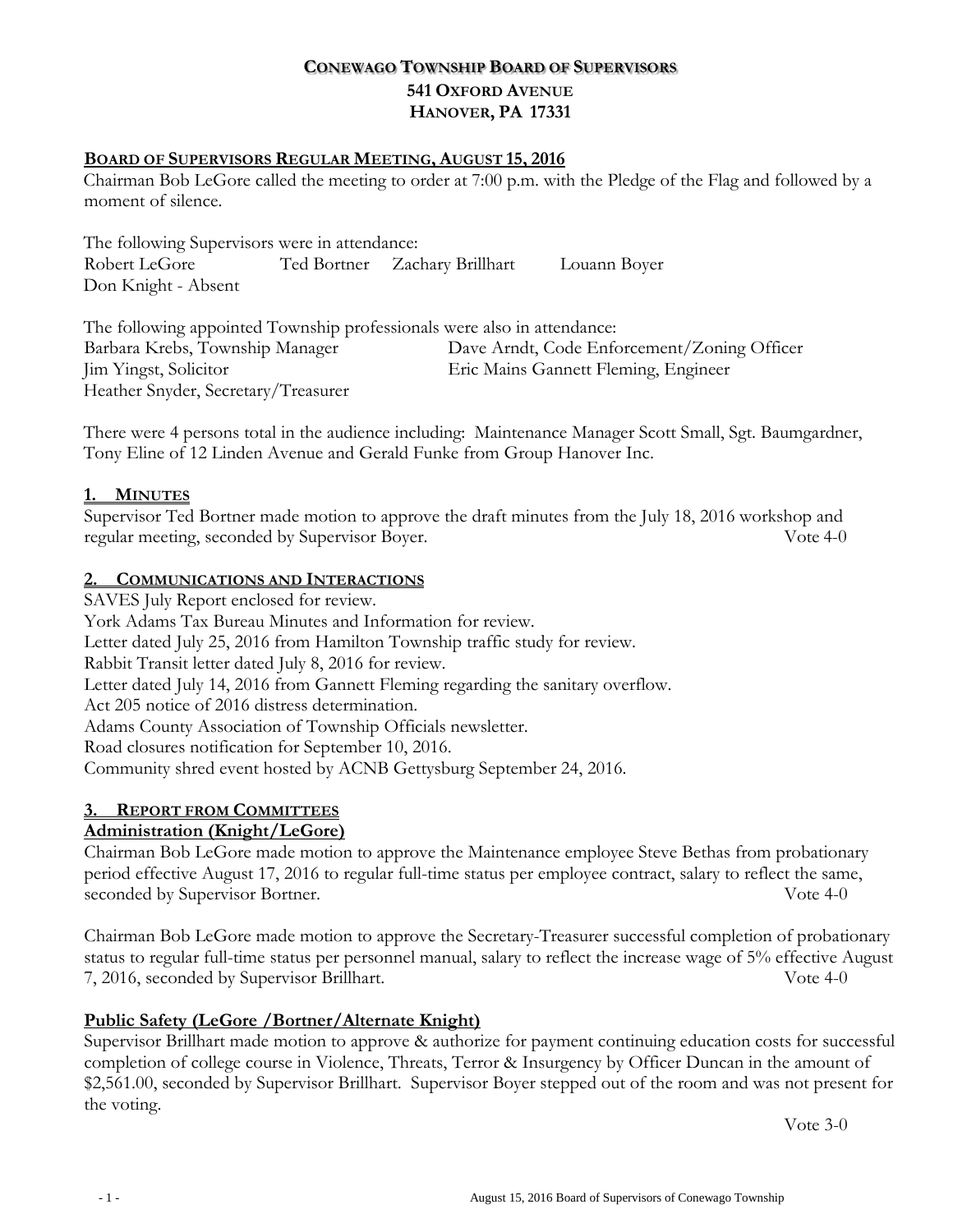# **Recreation (Knight/Boyer)**

Meeting for August 17, 2016 at 9:00 a.m.

Supervisor Boyer made motion to install security cameras and lights at the airport recreation property authorizing up to \$10,000.00, seconded by Supervisor Bortner. Vote 4-0

#### **Agricultural Preservation (Brillhart)**

Nothing to report.

## **Roads (Bortner/Knight)**

Supervisor Bortner made motion to award the bid for the 1995 Ford F700 Dump Truck to the successful bidder Tom Mackin, Liberty Fuel and Supply Co. in the amount of \$15,000.00, seconded by Supervisor Brillhart. Vote 4-0

# **Pension Board (Bortner)**

Supervisor Bortner made motion to approve Resolution 2016-N the Minimum Municipal Obligation (MMO) calculation for the Police Pension year 2017, seconded by Chairman Bob LeGore. Supervisor Louann Boyer abstained. Vote 3-0

Next meeting scheduled for August 25, 2016 and open to the public.

### **4. REPORT FROM SECRETARY-TREASURER**

Supervisor Ted Bortner made motion to approve the Secretary/Treasurer's Report. Supervisor Zach Brillhart seconded the motion.  $\sqrt{64-0}$ 

Supervisor Zach Brillhart made motion to approve payment of prepaid bills and all invoices noted on the report for August 11, 2016. Supervisor Bortner seconded the motion. Vote 4-0

### **5. PUBLIC COMMENT**

No public comment.

### **6. REPORTS FROM DEPARTMENTS**

**Police** 

Police Report for July was prepared in the packet.

Sgt. Baumgardner advised the Board of Training with the school district and that it went well.

### **Township Solicitor Yingst**

Solicitor Jim Yingst gave a review of the items he has been working on, including Real Estate tax exemptions.

### **Township Manager**

Manager Barbara Krebs gave an update on her monthly staff report. A doodle poll will be sent out to the Supervisor's to schedule budget workshops.

Supervisor Bortner made motion to approve extending the Municipal Waste contract through December 21, 2017 with the current hauler Waste Management. Supervisor Brillhart seconded the motion. Vote 4-0

### **Township Engineer (Eric Mains, Gannett Flemming, Inc.)**

Engineer Mains gave a review of his Engineer Report for August 2016. Wetzel Drive road project to start after Labor Day. Peanut Drive to have last field inspection scheduled.